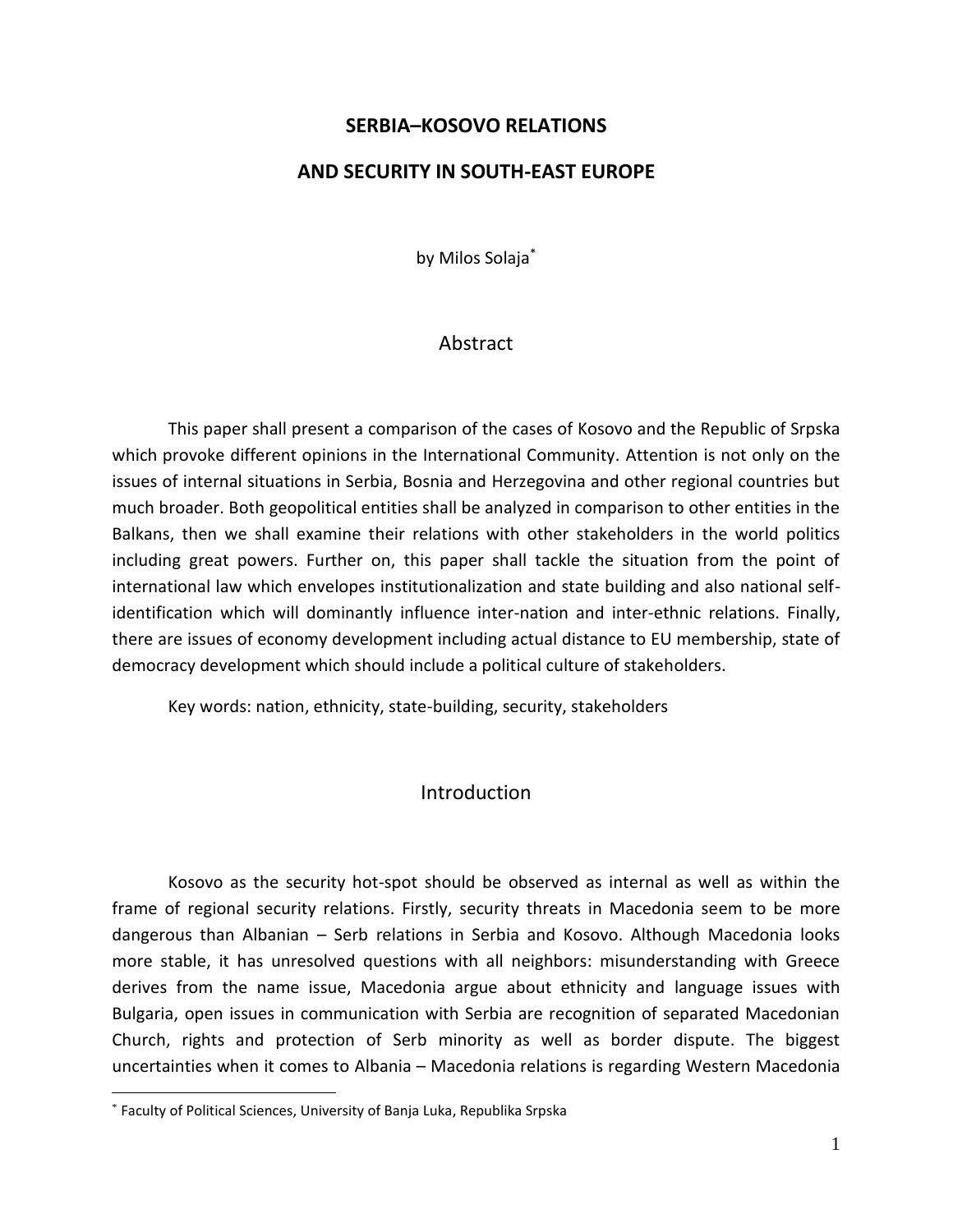settled dominantly by ethnic Albanians and their intention to establish some sort of autonomy even to separate from the state of Macedonia. It is not an open request but there is a hidden idea or even agenda in terms of splitting the state and fulfilling one of the goals 'Great Albania' designed in the late XIX century. Beside Kosovo as the first point of the national project, Macedonia is the second important point. Others are municipalities in Serbia as part of Albanians' aspirations, north Greece and some areas in Montenegro. Neglecting the Albanians' national goals and looking at a singular separate point can lead to fallacy. Bulgaria and Macedonia have disputes on the issues of nationality as well as language issues. Serbia and Macedonia disagree on the issue of self-determination of Macedonian Orthodox Church, Serb national minority, recognition of Kosovo and some territorial issues.

Another important issue closely connected to Belgrade – Pristina relations is the possibility of proclaiming independency for Republika Srpska or unification of this entity with Serbia. We could observe that issue of self-determination of Republika Srpska is often linked to the final solution for Kosovo and usually mentioned as a possibility of territory trade through exchange. Any sort of such discussion usually revives nationalistic rhetoric in the RS and former ideas of independence, in particular in preelection campaigns. International position of RS is determined by the Dayton Peace Accord as the "semi-independent entity" which means extremely high level of autonomy. Both entities that constitute Bosnia and Herzegovina according to Annex IV, which is titled as the "Constitution of BiH", have a sort of position of *de facto state.* Serbs have majority over Bosnians and Croats in RS and Croats and Bosnians are far more numerous than Serbs in the Federation of BiH. Serbs feel much stronger identity with "their entity" taking it essentially as a state than Bosnians and Croats identify themselves with FBiH. At same time Serbs feel high level of national identity with "all Serbs in the region" – in Serbia and Montenegro where are they are constitutional nations, with Serbs in Croatia where they are politically significant national minority, but also with national minority groups in Slovenia and Macedonia.

The main common denominator for all three cases is that their existence and daily operational life is regulated by international agreements: Ohrid Agreement in Macedonia, UNSC Resolution 1244 and Brussels Agreement which is in the process of final realization for Kosovo and General Framework Agreement for Peace (Dayton Peace Accord)<sup>1</sup> in Bosnia and Herzegovina. While Macedonia and BiH including Serbs as the one of the Constituent people

<sup>&</sup>lt;sup>1</sup> General Framework for Peace in BiH is formally signed in Paris December 14 1995 but all of the eleven chapters negotiated and approved in Dayton (military base in Ohio, United states) November 21 1995, are known and used in political vocabulary as "Dayton peace accord"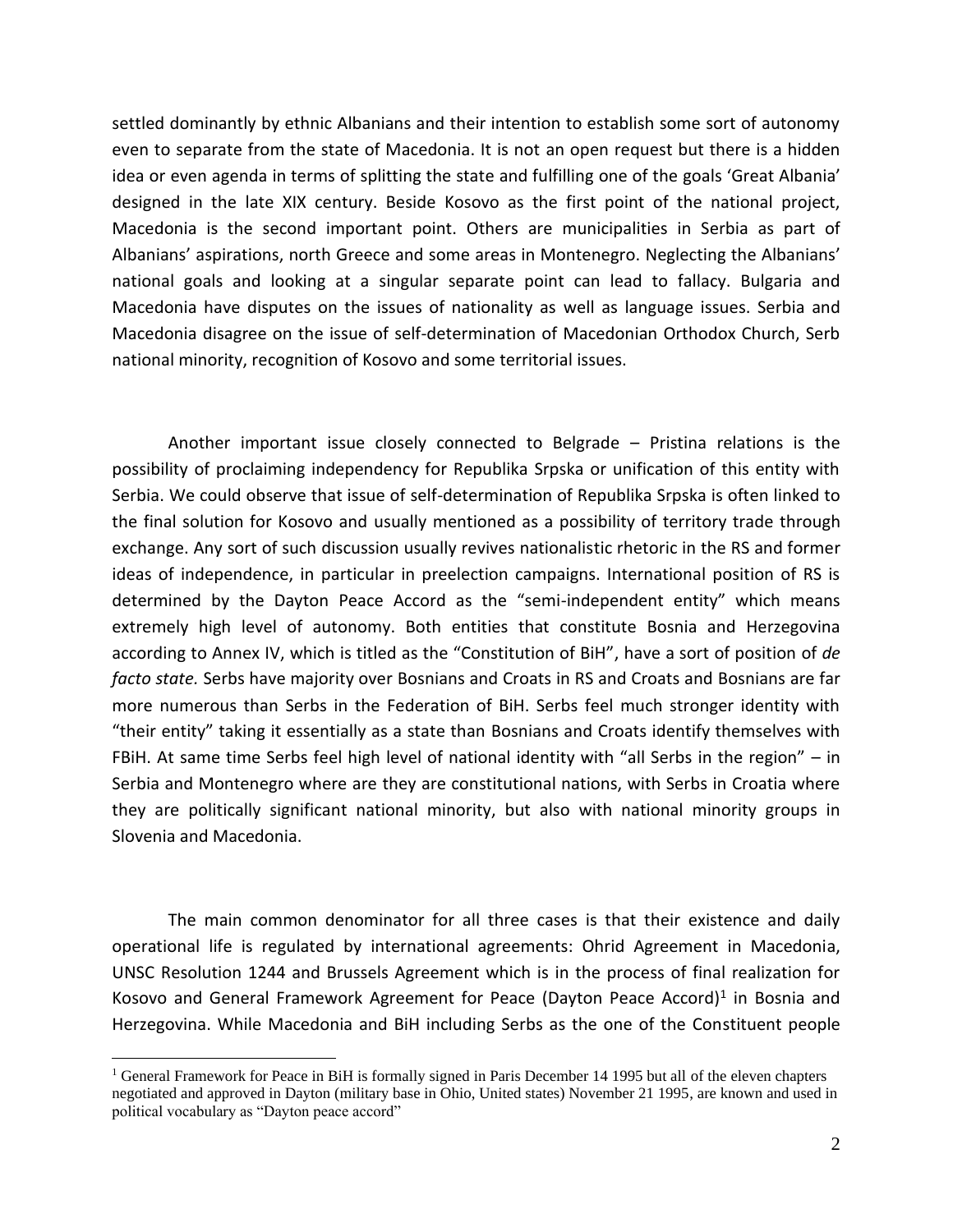still hold on internationally settled arrangements. Another common characteristic is that all three entities work on their independence as the supreme goal, and that Albanians would accept maximum autonomy at least. At the moment Kosovo institutions' formal policy is to reach full recognition as an independent country which should be realized through the UN membership. By now, around one hundred countries have bilaterally recognized Kosovo as an independent state but the UN chair for it is still far away. That means Kosovo is not fully recognized member of the international community and can not participate in international and multilateral initiatives in full capacity. The open question of Kosovo statehood is oppositely posed to Serbia's claim for territorial integrity which, holding to its constitution position, understands Kosovo as a compact territorial part of Serbia.

When referred to the solution of the Kosovo question, the Republic of Srpska's position is ambiguous. On the one hand politically, historically, culturally and in any other way as an unseparated part of the nation and national politics it supports Serbia and its interest to keep Kosovo. In the case of full separation of Kosovo, RS might intend to raise the same request for independence explaining it by similarities that led Kosovo to the idea of independence. It could also provoke other similar entities in the Region as well as worldwide to follow the suit.

## Possible solutions

Sources of security threats are relations to a parent (or metropolitan) state and tendency to declare independency, reactions from international community to possibility to avoid to implement international settlements and to violate relation with neighbors and to achieve unstable internal situation because of uncompleted political system, weakness and disfunctionality of institutions, lack of political will and political culture to uphold a tidy internal order, and achieve political and economy stability.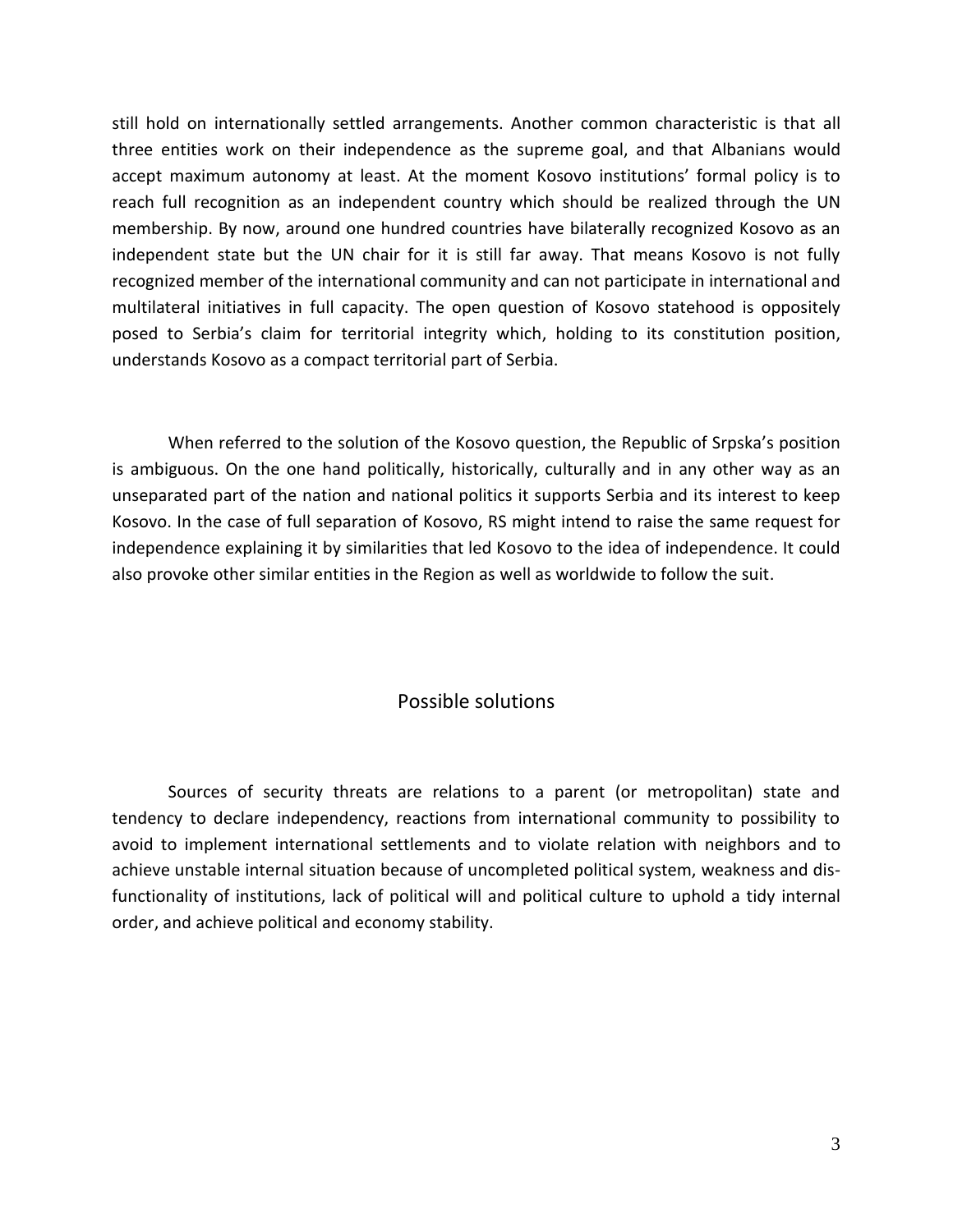# Three scenarios

Taking into consideration that Kosovo has still not been recognized by Belgrade (Serbia) but also by some great powers (Russia, China, India, Brazil) and huge portion of UN members, three possible scenarios emerge as a possibility for near future.

## **1. Preserving status quo/postponing the solving of the problem**

## Strengths

- political elites should be less oriented towards conflict resolution for a while and more turned to real issues of their communities trying to improve them
- less attention of international community and providing a period for maturing and shaping ideas for solution
- solution might bring a certain period of avoiding open wide 'hard conflicts' which would enable directing powers and efforts to achieving a higher level of political, economic and institutional development in a time-gap of finding stable solution and maturing and shaping political ideas;

### Weaknesses

- maintaining or even worsening of already disturbed inter-ethnic relations due to intentions political elites on both sides to strengthen and fix their position- maintaining nationalistic leaders and national politics in power; greater obstacles to reconciliation and strengthening inter-ethnic relations and multiculturalism
- worsening relations with international institutions and diminishing their will to work on solution
- international institutions would reduce engagement because of durability of no-solution exhausted by uncertainty and behavior of actors, lack of ideas to resolve problem because of rejecting and non-fulfilling Brussels agreement, changes of approach (United States), opposing Russia to western politics
- slowing institution building on both sides and further raising mistrust of population in their effectiveness
- uncertainty and political and security threats due to the lack of final solution in terms of impact to the regional order and security;
- economy development backlash and lagging because
- enabling and even forcing people to leave the area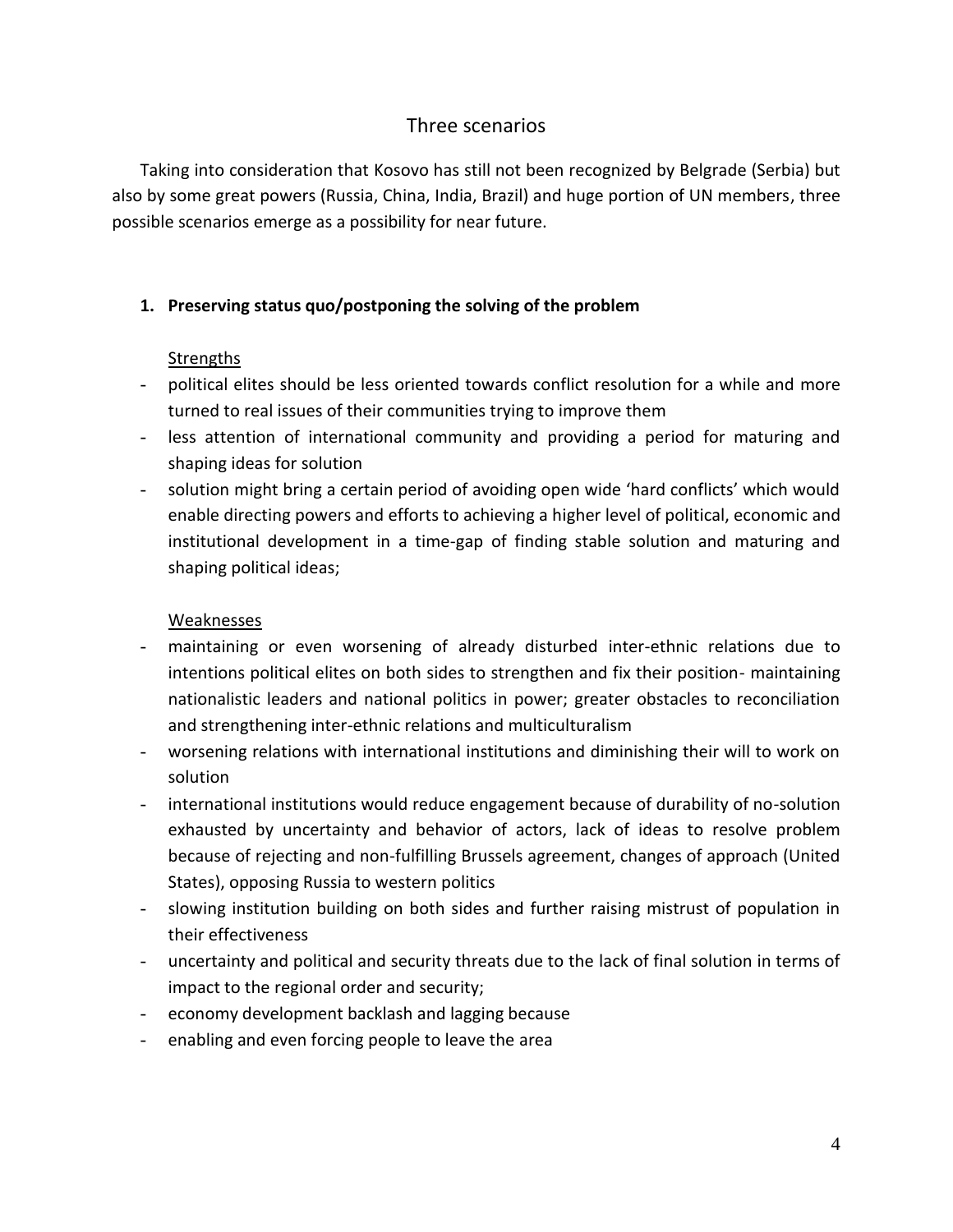Opportunities

- providing testing period and launching new possibilities and preparing both sides for dialog, negotiations and final solution including creating awareness amd will for finalization
- launching new ideas and shaping solutions in active cooperation with international community organizations and representatives (great powers, EU, neighbors)
- region will get time break to raise the level of security and stability and to work on shaping a final solution
- possibility to enhance Serbian presence in Kosovo
- strengthening national unification and identity in entire Serbian population as well as Albanians
- the Republic of Srpska will carefully follow Serbia's approach asserting everything that Serbia would accept.

### Threats

- mass replacing of population Serbs from South Kosovo to North Kosovo and Albanians in opposite direction
- maintaining the lack of good diplomatic relations and non-cooperation either with Kosovo because of unrecognition with some regional countries, or opposite with Serbia, with those which recognized Kosovo independence
- sparkling and renewing frozen conflict and permanent threat to regional security
- worsening interethnic relations and weakening the ground for an enhanced cooperation, disabling reconciliation process
- spreading of the conflict on other countries (Macedonia, BiH) emerging new conflicts BiH intentions to reach cantonal independence or revival of Croatian Republic of Herzeg-Bosnia in the form of a 'third entity' in BiH
- maintaining and even raising activities of organized criminal groups and
- Serbs leaving from Kosovo
- frozen conflict here to stay for a very uncertain period of time

# 2. **Serbia-Kosovo borders changes/swapping of territories**

### **Strengths**

- improvement of life of ordinary people
- raising regional security and establishing
- improvement of political system and raising institutions' effectiveness
- raising critical public opinion awareness and its impact on developing democracy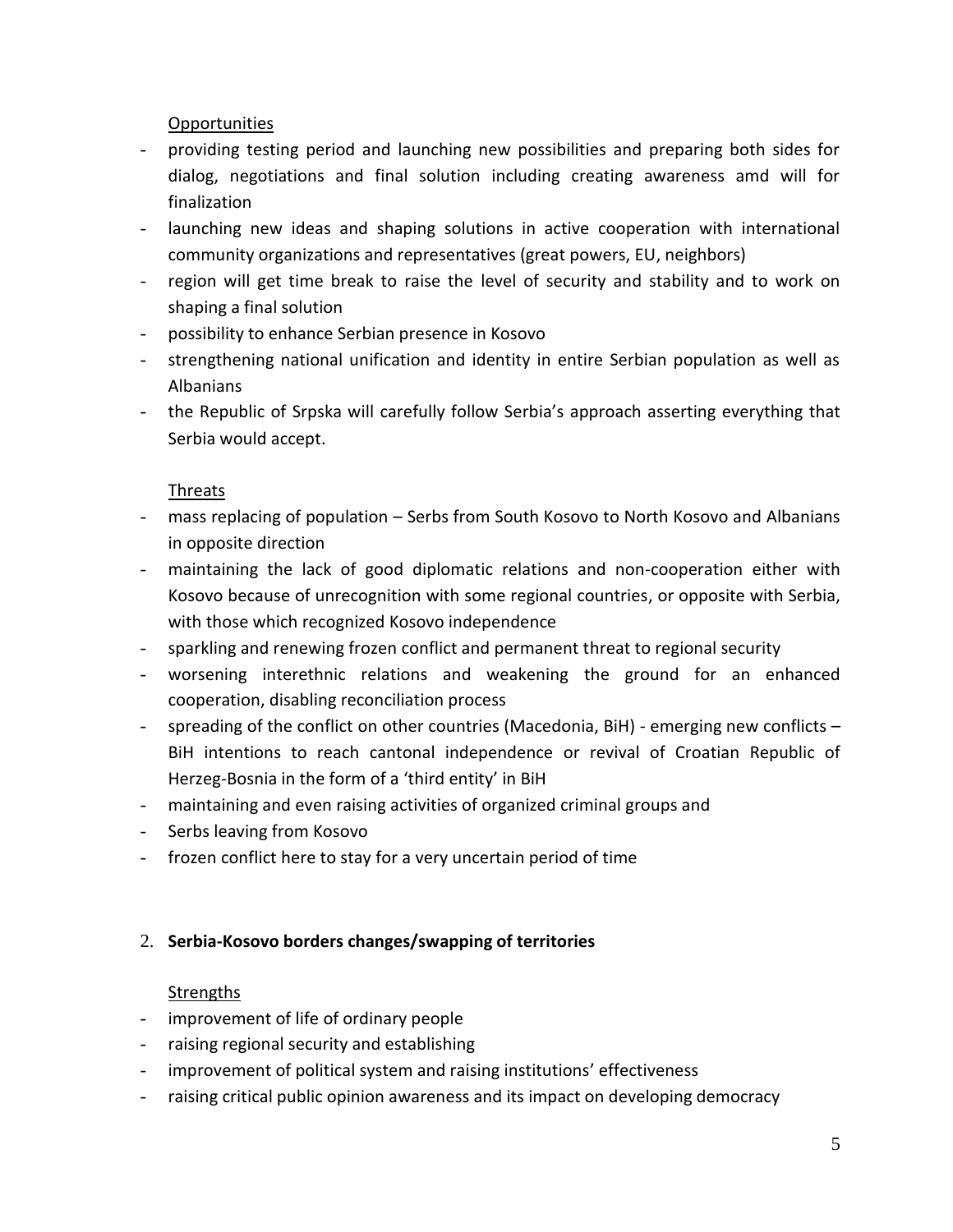- political clarification and strengthening responsibility of local institutions for internal stability and development
- more efficient fight against organized crime and particularly corruption
- rising connectivity with Serbia by Kosovo Albanians community
- Serbia and Kosovo would not block each other on the way to EU

#### Weaknesses

- dissatisfaction of both sides population because of sense of unfinished solution and lost opportunity
- solution achieved by mediation and evenmore pressure of EU

### Opportunities

- accelerating economic cooperation inside Kosovo as well as bilaterally with regional countries
- enhancing the role of both entities in regional and international relations achieved through a longer period of stability and absence of reasons for hard and open conflicts
- good ground for trust building, reconciliation and multiethnic approach based
- maintaining internal and external security and stability
- stabilizing development (economy, social, education…) and developing of harmonized economy space
- acceptance of a solution by neighbors, relaxing and developing relations in terms of movement of people,
- raising political stability
- avoiding additional explanation and recalling on Badentaire rule that borders of former YU republics are state border
- enhancing European path for both sides and faster accommodation process in order to faster close political entities to EU
- stabilizing and securing life of Serbs on Kosovo
- rising political stability which would be ground for reducing organized crime
- possible recognition by majority of countries and full UN membership

### Threats

- potential legalization of sparkling new conflict – interethnic relations would be remained tension able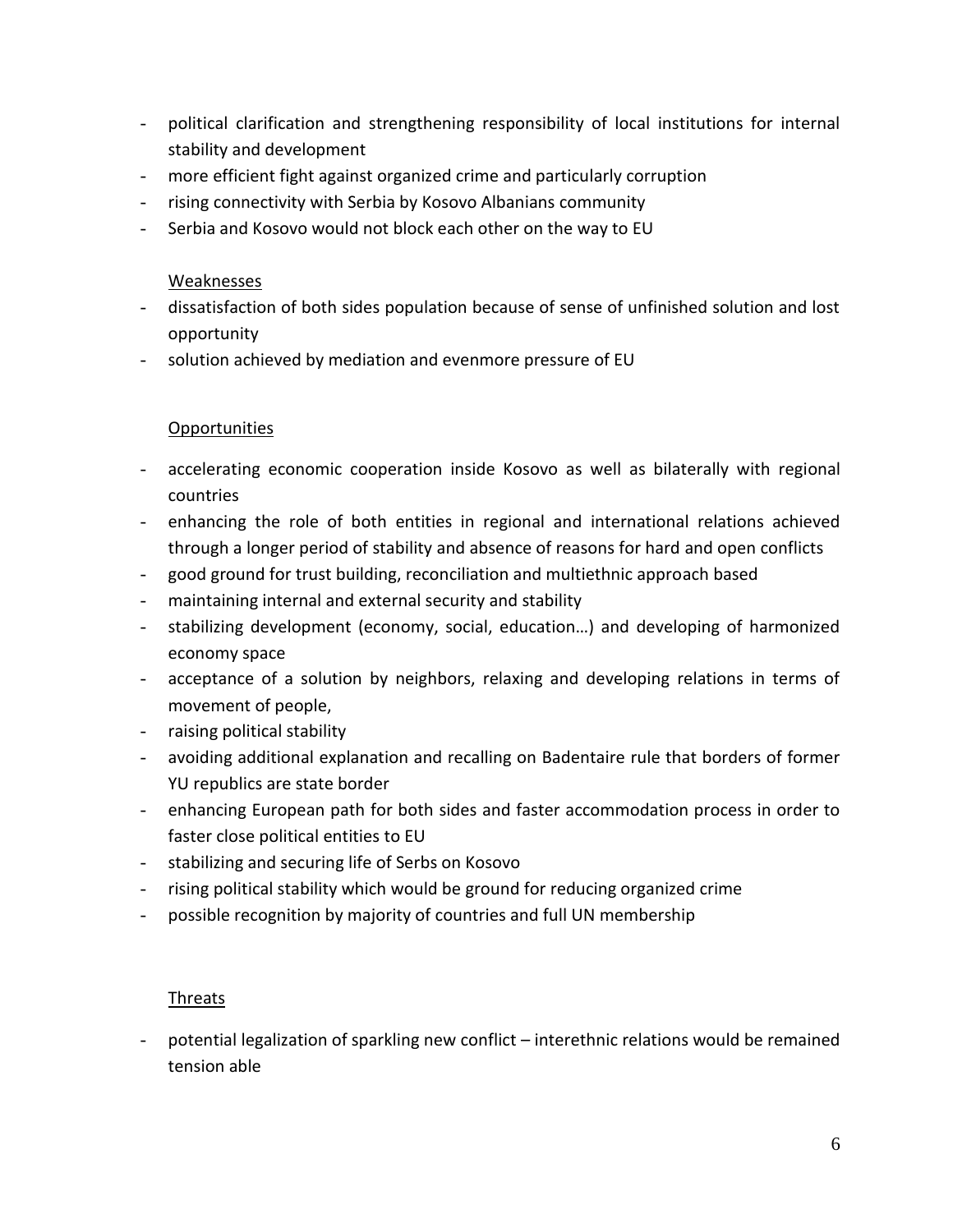- provoking other unrecognized entities to force figuring out binding solutions based on this example
- internal attacks on political leaderships by opponents
- drawing new ethnic borders could have been an initiation for other ethnicities in the Balkans to openly talk about many borders in the Balkans
- remaining political ground for nationalistic hawks and other extreme and fundamentalist rhetoric
- frozen communication and integration (disappearing trust in Brussels process)
- example for RS and other sub-state entities in the Region that delimitation is feasible

# **3. Normalization of relations based on legally binding agreement to be reached the ongoing EU moderated Serbia – Kosovo negotiations**

#### **Strengths**

- stabilization of interethnic relations based on long term consistent relations
- full essential realization of freedom of movement, opening the economy, market and trade

#### Weaknesses

- no side would take the solution as finished process, all traditional tensions and instability would remain as a warning sign
- because of recent relations, lack of trust would be normal in interethnic relations
- multiethnicity would not bring multiculturalism
- uncertain duration of the settlement

#### **Opportunities**

- raising stability in Serbia as in northern Kosovo, and in Kosovo as a whole
- possibility for inter-ethnic cooperation and
- integration of Serbs from northern Kosovo into political system of Kosovo
- convincing RS and other sub-state entities in the Region that only possible changes and solution are internationally accepted ones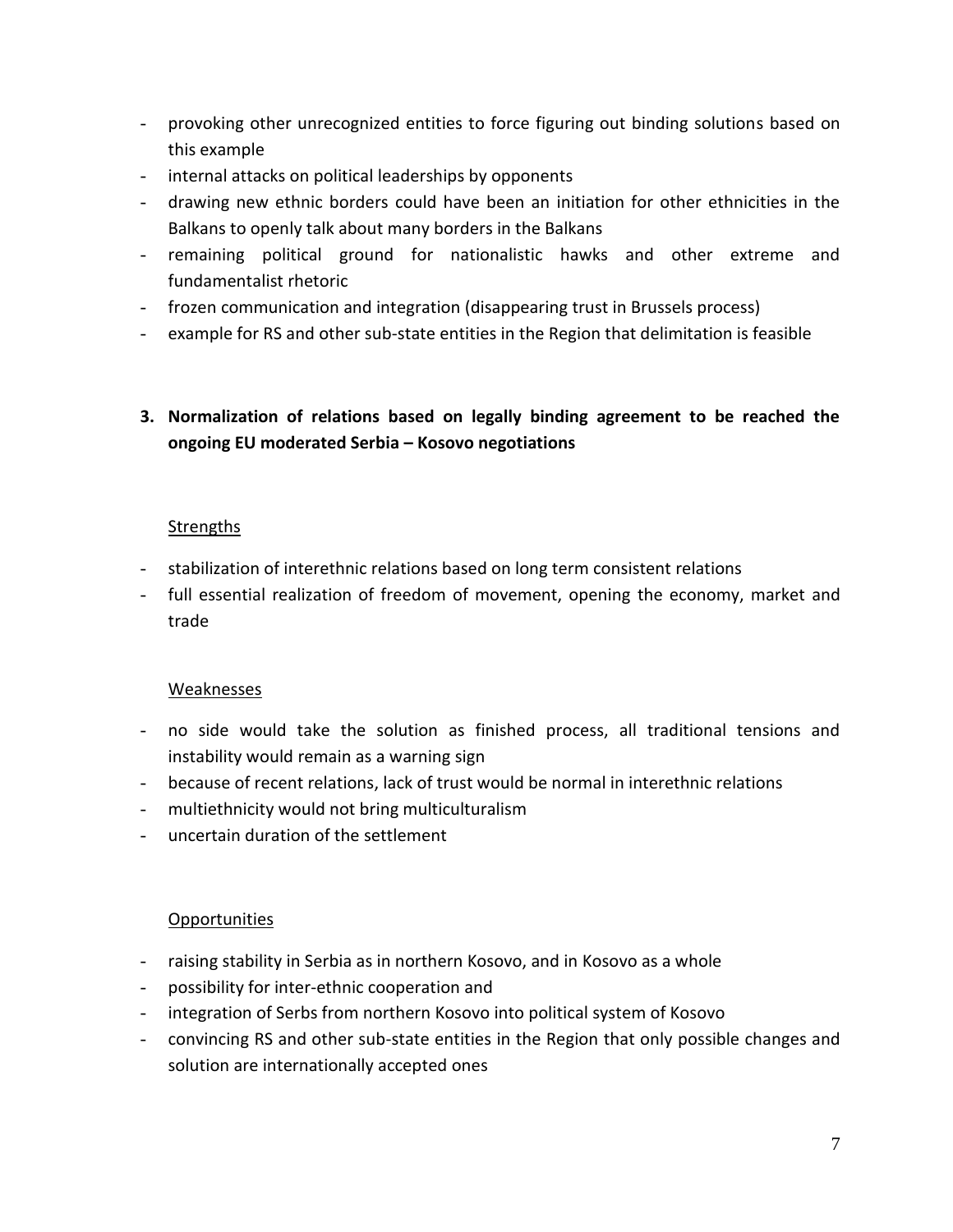#### Threats

- reviving conflicts in a case national and ethnic relations are harmed and violated, particularly if it might be explained as unilaterally initiated
- in the case of a lack of good will negotiated solutions would not be implemented
- solution could be presented as creating "Republic of Srpska on Northern Kosovo"

## Final considerations

No solution would be considered as an end of misunderstanding and finalization of a solution in a certain future. The question is how long the current situation would be maintained without sparkling new conflicts or how sustainable and durable are the two last scenarios? Predictions for any solution are very uncertain.

Disturbed Serb-Albanian relations need a lot of time and national, political, spiritual, financial and other effort in order to get back now non-existent mutual trust, regardless which solution is implemented. For both nations, Serbs and Albanians, any solution for Kosovo is question of expressing national integration and identity as well as reaching national goals. A part of a satisfying national solution is developing appropriate political system and process of state building. Serbia and Kosovo are both in a process of multi-track post-socialist transition. Not only economy and politics are in a process of transformation that other former socialist countries have gone through, but there is a transition of territorial integrity and transition of sovereignty from former federal state to national state-shaped entities. The process usually opposes to necessities to be accepted in 'international community' as a resolution of standing point of self-determination – element that both sides declare as a cornerstone of their political ideas. Consideration on self-determination would have universal significance and importance which gives to Serbia-Kosovo relations a universal dimension. Many cases<sup>2</sup> are in a status of hibernation trying to pull out possibility to use the solution. From this standing point the Kosovo case must not be taken as an exception.

Kosovo case needs to be reconsidered by the Western part of international community which got stuck with some solutions for the Balkans (Bosnia and Herzegovina – position of the Republic of Srpska on BiH, intentions for centralization by Bosniaks, initiatives for establishing

<sup>2</sup> Crimea, Catalonia, Abkhazia, South Osetia, Nagorno-Karabakh, Transnistria, Somaliland, Wester Sahara, Taiwan, Turkish Republic Norther Cyprus and many other *de facto states, states within states, unrecognized states, something 'as state', shadow-states* etc.